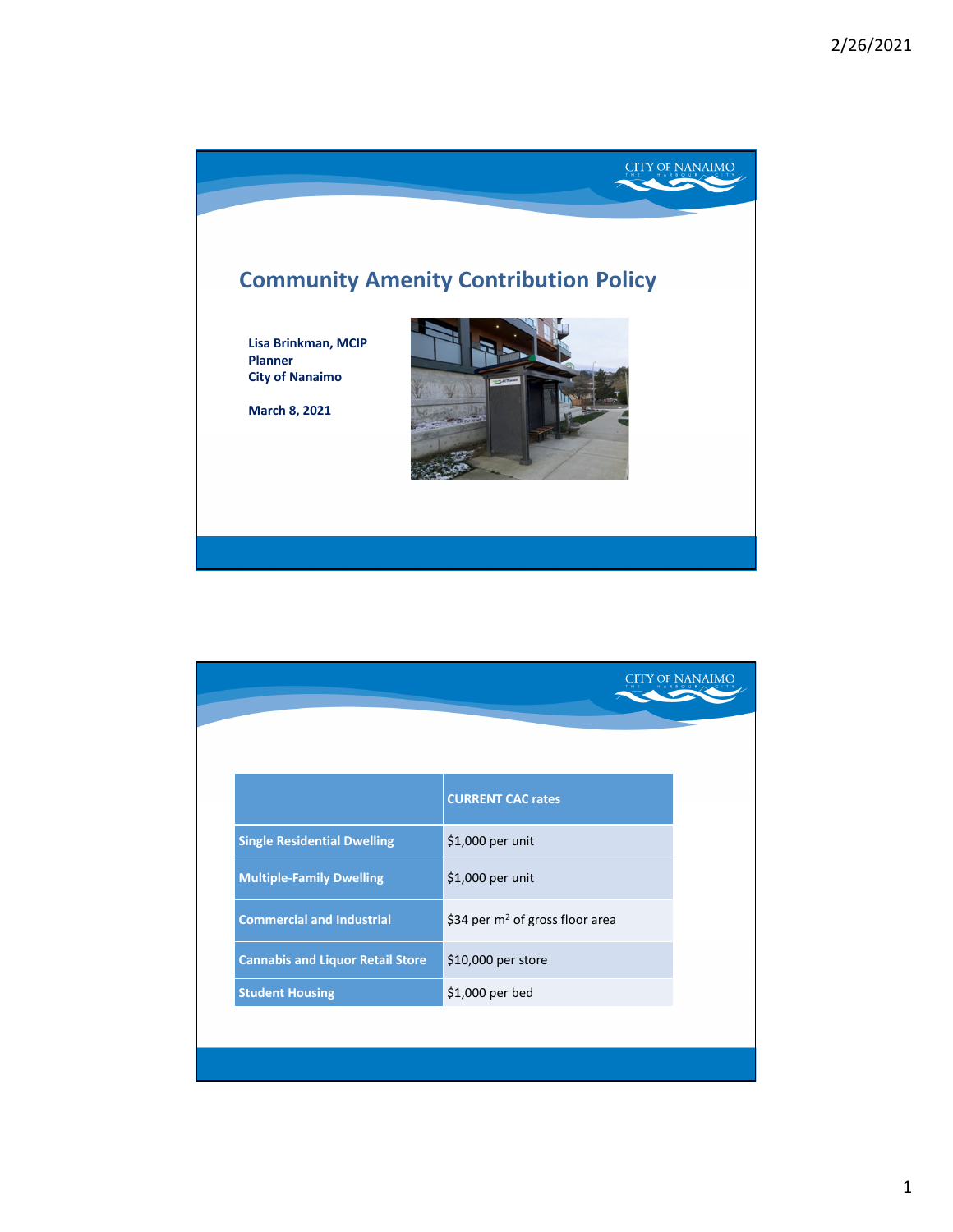|                                           | <b>Total Monetary CACs Collected</b>         |              |  |  |
|-------------------------------------------|----------------------------------------------|--------------|--|--|
|                                           | 2010 to 2020 = $$1,069,880$                  |              |  |  |
| <b>Parks and</b><br><b>Infrastructure</b> | <b>Housing Legacy</b><br><b>Reserve Fund</b> | <b>Other</b> |  |  |
| \$702,040                                 | \$320,840                                    | \$47,000     |  |  |
| 66%                                       | 30%                                          | 4%           |  |  |

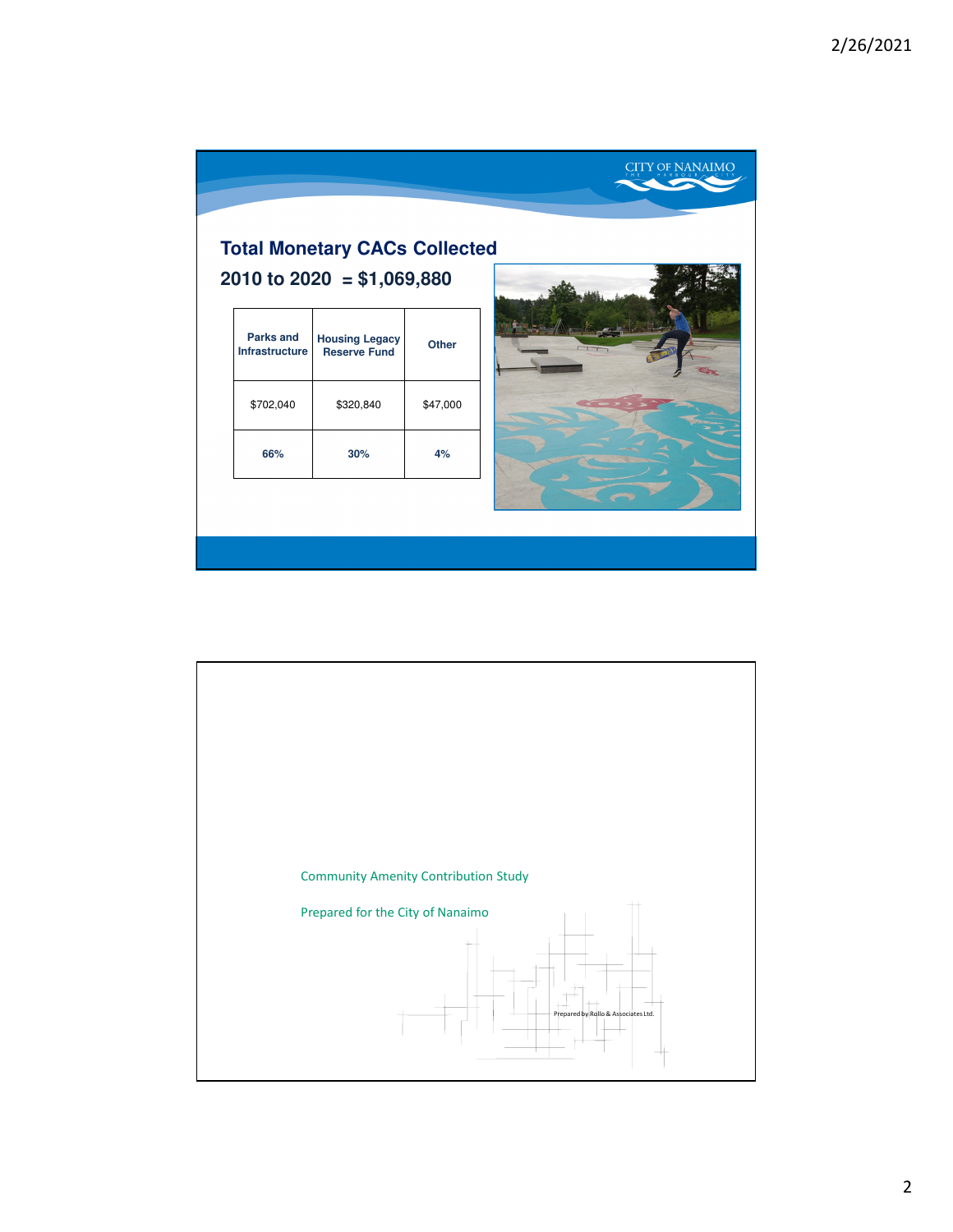

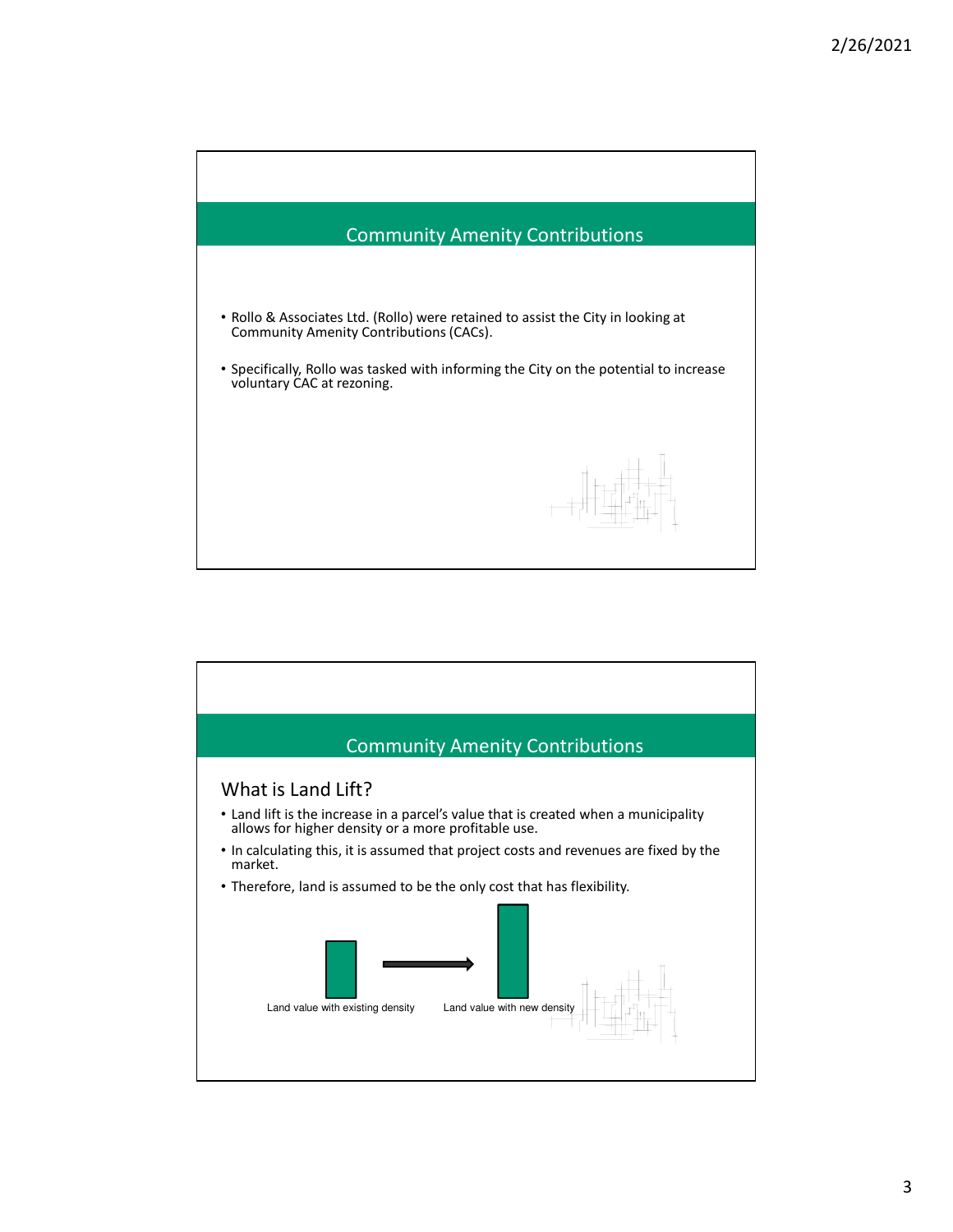

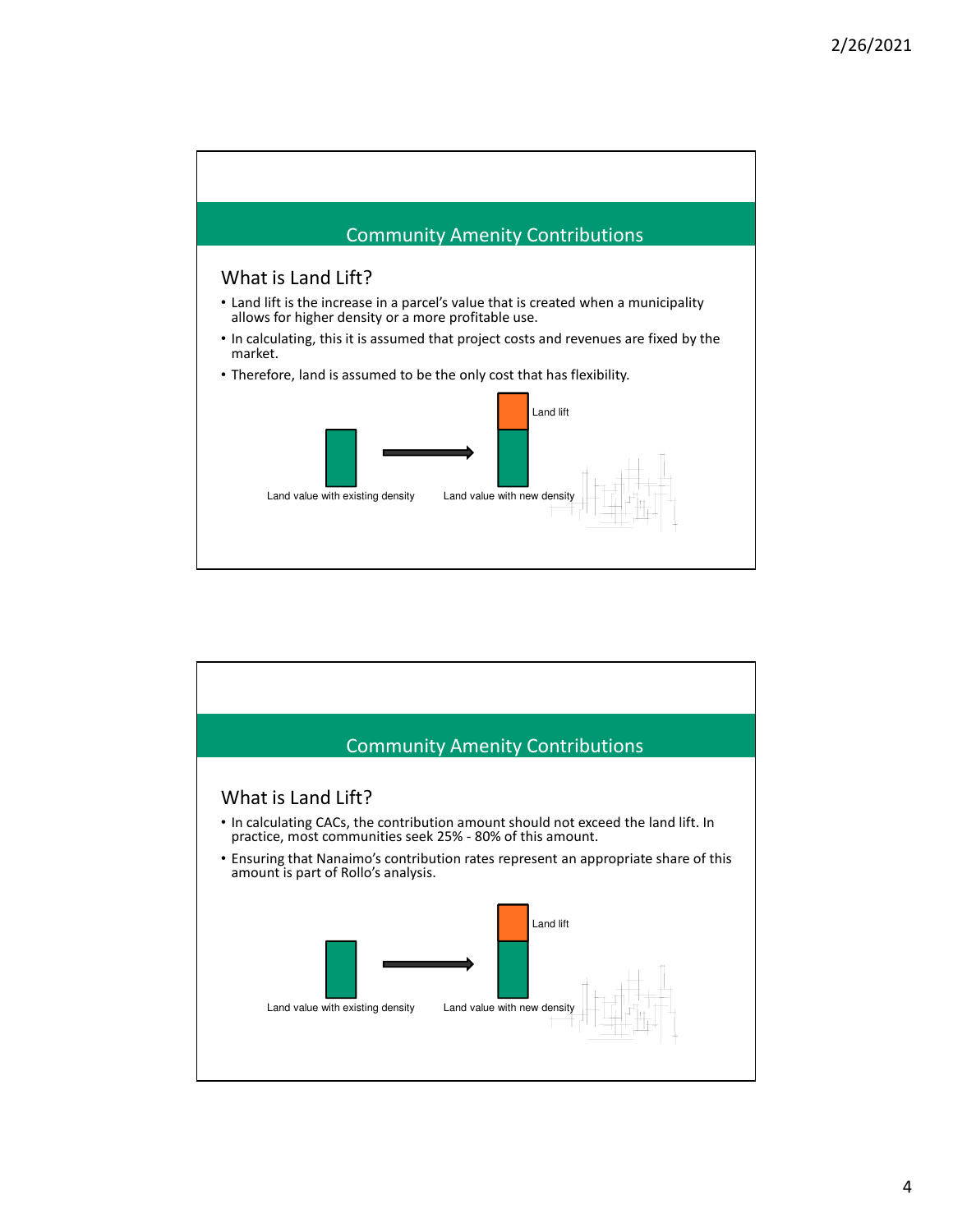|                        | <b>Community Amenity Contributions</b>                                                                                                                                         |
|------------------------|--------------------------------------------------------------------------------------------------------------------------------------------------------------------------------|
| <b>Municipality</b>    | <b>CAC Rates</b>                                                                                                                                                               |
| <b>Central Saanich</b> | \$2,000 per unit or equivalent for non-<br>residential development for Affordable<br>Housing; \$5,500 per unit or equivalent for<br>general amenities                          |
| Colwood                | \$2,500 per single family/townhouse/duplex;<br>\$1,500 per apartment unit                                                                                                      |
| Langford               | \$3,500-\$7,000 per large SF lot;<br>\$2,310-\$4,620 per small SF lot or duplex unit;<br>\$2,135-\$4,270 per multi-family unit;                                                |
| <b>Langley City</b>    | \$2,000 per unit                                                                                                                                                               |
| <b>Maple Ridge</b>     | \$5,100 per one-family lot;<br>\$4,100 per townhouse dwelling unit;<br>\$3,100 per apartment dwelling unit;<br>bonus density \$3,100 per multifamily unit or<br>additional lot |
| <b>Nanaimo</b>         | \$1,000 per unit                                                                                                                                                               |

|                            | <b>Community Amenity Contributions</b>                                                                                                                                                             |
|----------------------------|----------------------------------------------------------------------------------------------------------------------------------------------------------------------------------------------------|
| <b>Municipality</b>        | <b>CAC Rates</b>                                                                                                                                                                                   |
| <b>North Saanich</b>       | \$16,000 per additional single family lot;<br>\$9,500 per townhouse/patio home unit;<br>\$8,000 per apartment unit                                                                                 |
| <b>Pitt Meadows</b>        | \$2,100 per unit for single family;<br>\$2,800 per unit for townhouse;<br>\$2,400 per unit for apartments                                                                                          |
| <b>Surrey</b>              | Capital cost of NCP amenities<br>determined by City in 31 NCP areas; Average is<br>roughly \$1,281 per unit                                                                                        |
| <b>Township of Langley</b> | \$5,673 per one-family lot;<br>\$4,814 per ground oriented multi unit;<br>\$3,782 per apartment unit (wood frame);<br>\$2,923 per apartment unit (concrete);<br>+ \$103,000 per acre in Willoughby |
| <b>Victoria</b>            | Variable CACs by neighbourhood (\$5, \$20, & \$35<br>per sq.ft. of bonus area), Negotiated ad hoc;<br>Framework for density bonus adopted for<br>rentals                                           |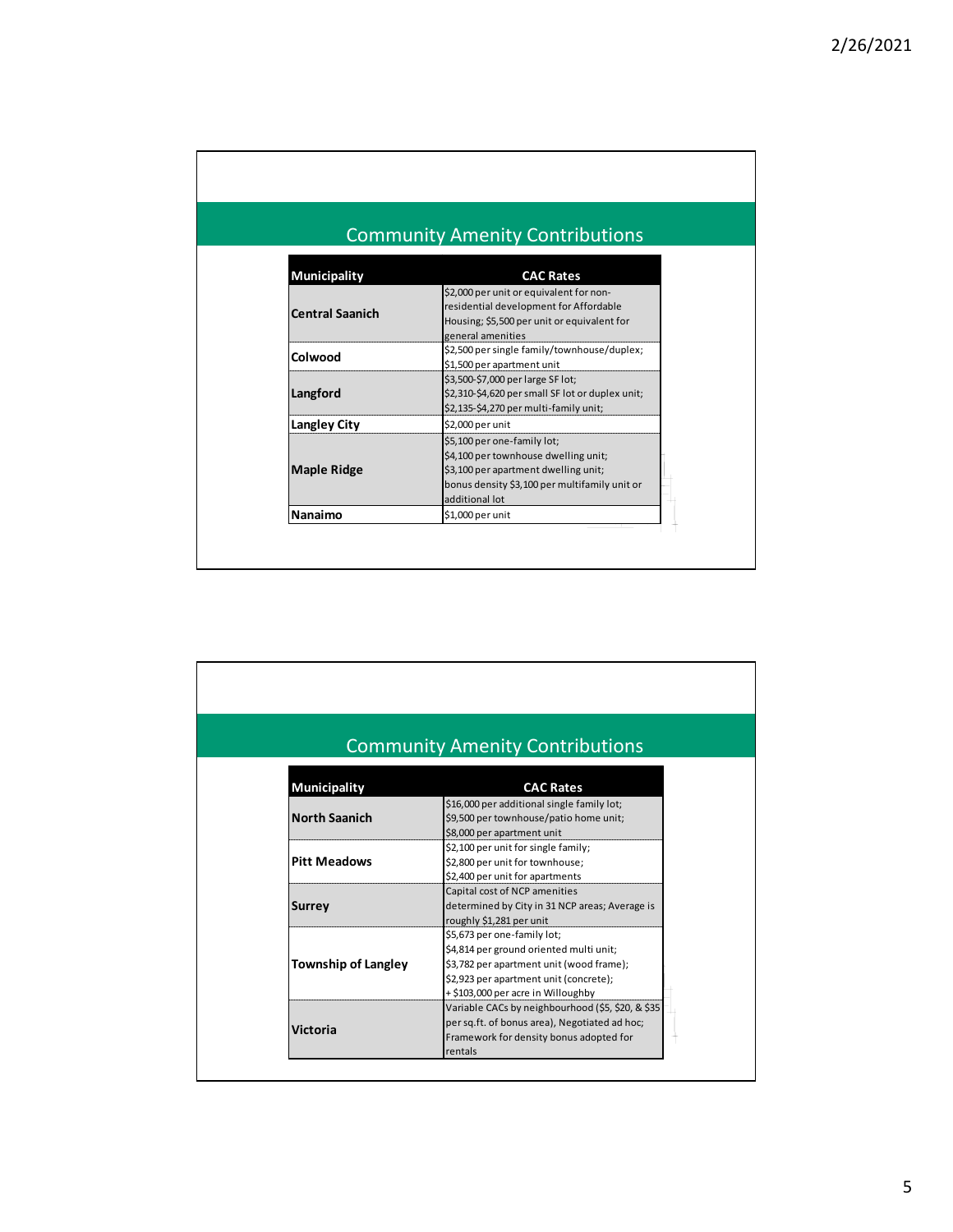

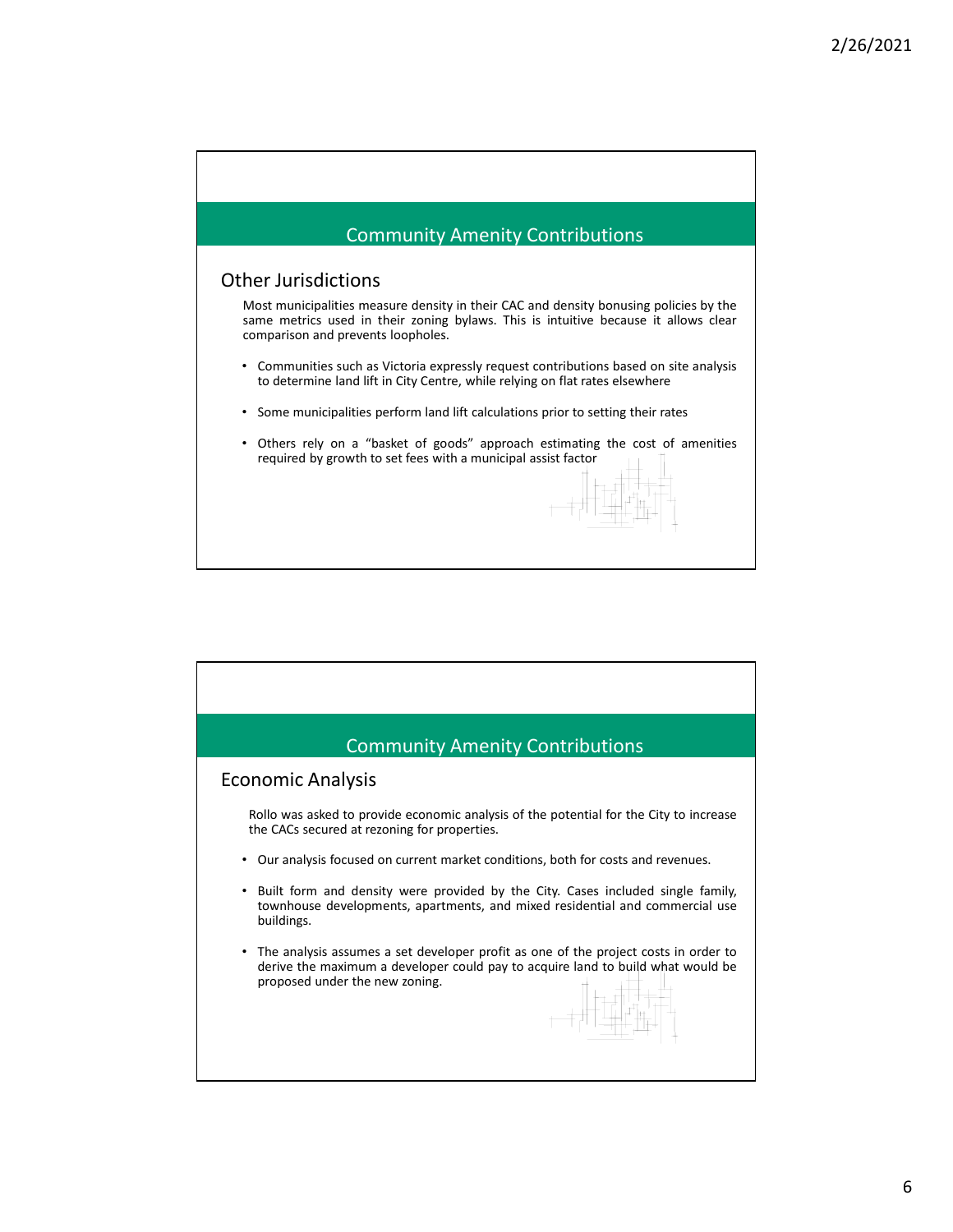

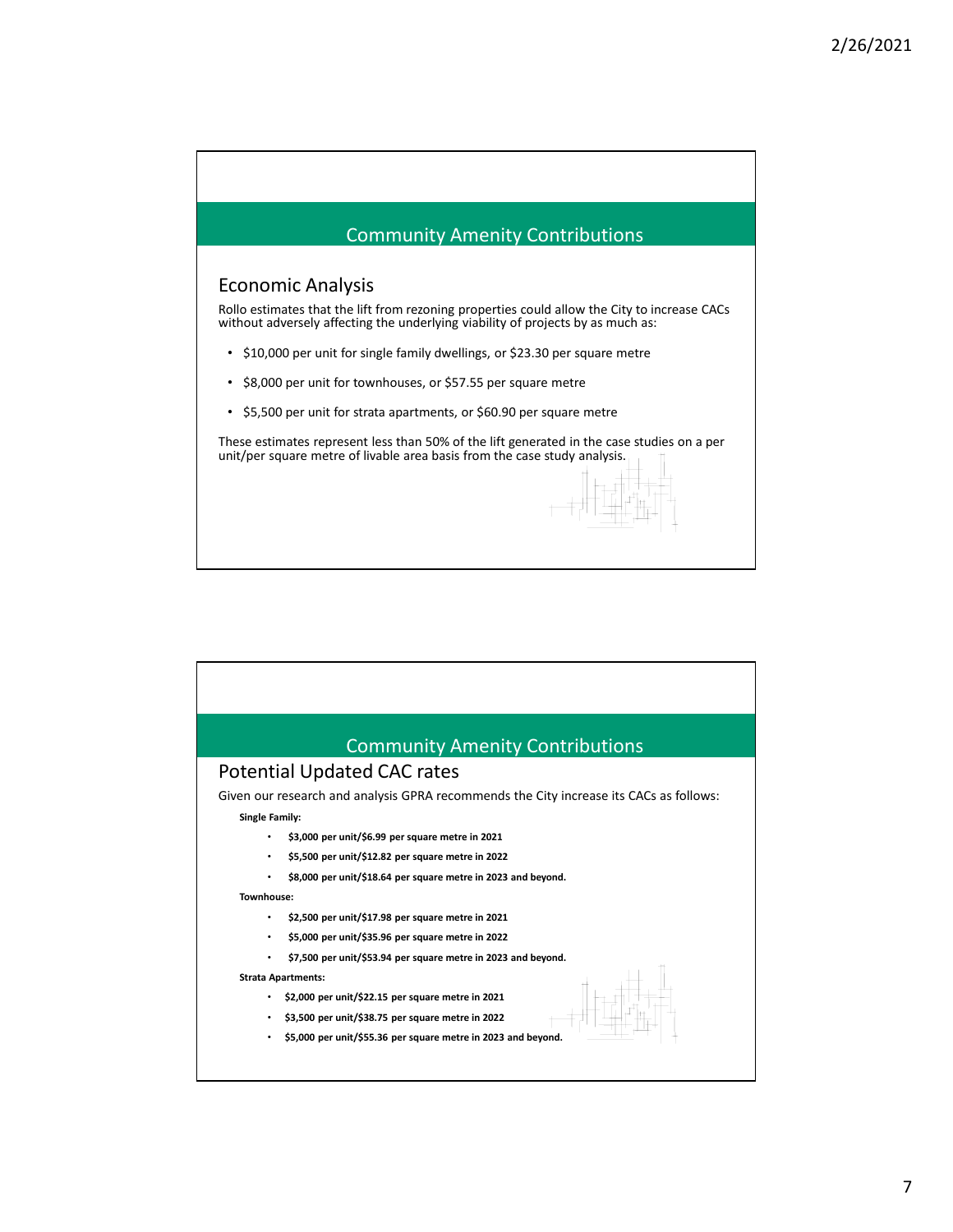

|                                                   | 'y of Nanaimo                                                                  |  |
|---------------------------------------------------|--------------------------------------------------------------------------------|--|
| <b>Proposed New CAC Rates</b>                     |                                                                                |  |
|                                                   | CAC rate starting 2022-JAN-01                                                  |  |
| <b>Single Residential Dwelling</b>                | \$2,500 per unit                                                               |  |
| <b>Multiple-Family Dwelling</b>                   | \$30 per m <sup>2</sup> of gross floor area (excluding<br>underground parking) |  |
| <b>Commercial and Industrial</b>                  | \$34 per m <sup>2</sup> of gross floor area (no change)                        |  |
| <b>Cannabis and Liquor Retail</b><br><b>Store</b> | \$10,000 per store (no change)                                                 |  |
| <b>Student Housing</b>                            | \$1,000 per bed (no change)                                                    |  |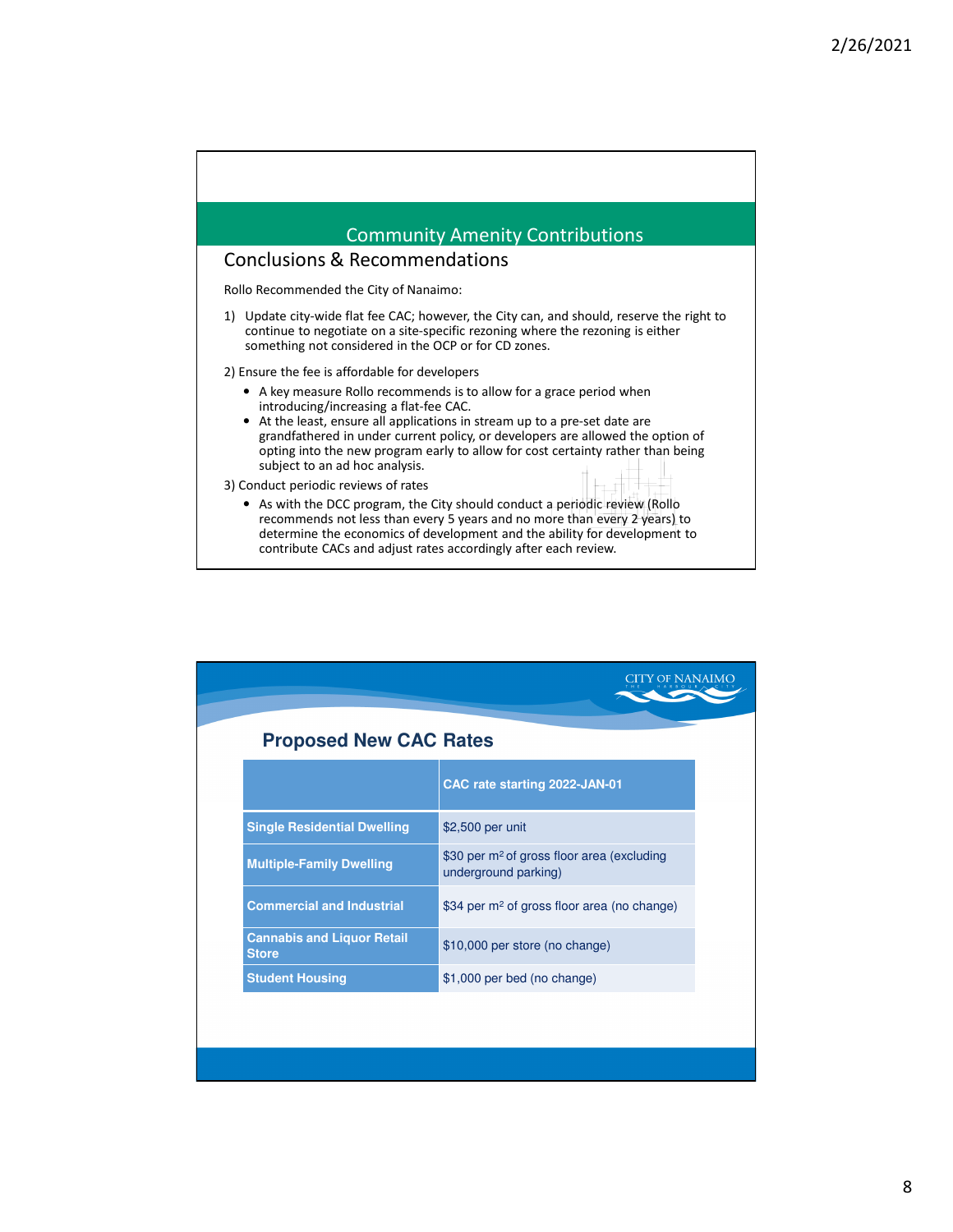